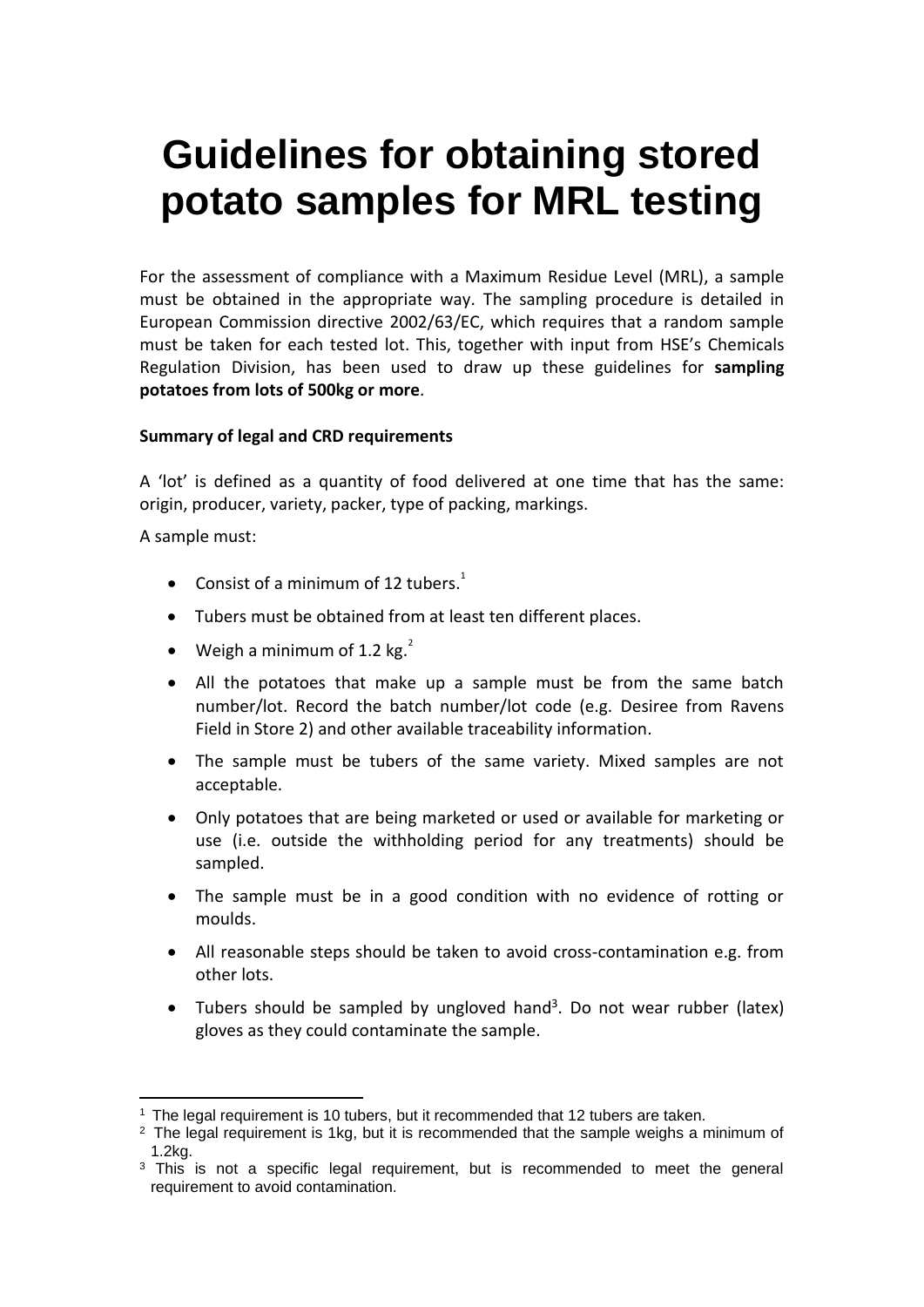- Samples should be obtained randomly. Where a random sample cannot be obtained, then sampling should take place from the accessible portion (see page 4)
- Samples should be delivered promptly, unwashed (or without further washing) and unprocessed to a UKAS accredited laboratory.
- If the samples have been subject to washing prior to the time of sampling, information on this should be provided.
- The samples should be sent to the laboratory in a clean, new (unused), inert container, such as polythene wrapping/bag, which provides secure protection from contamination, damage and leakage. The container should be sealed and securely labelled.

#### **Sample information**

For each sample, record all key information for the store and lot being sampled. Ensure this information is matched with the result from the analyst and retained for due diligence purposes.

## **OBTAINING A SAMPLE SAFELY FROM A POTATO STORE**

Sampling must be carried out with due regard to health and safety including the Working at Height Regulations 2005, which may limit access to some parts of stores.

#### **Box stores**

It is recommended that one tuber should be taken from each of 12 boxes.

Tubers should be obtained from varying depths within boxes. Only one or two surface tubers should be sampled. Only when a limited number of boxes are accessible, should more than one tuber per box be sampled.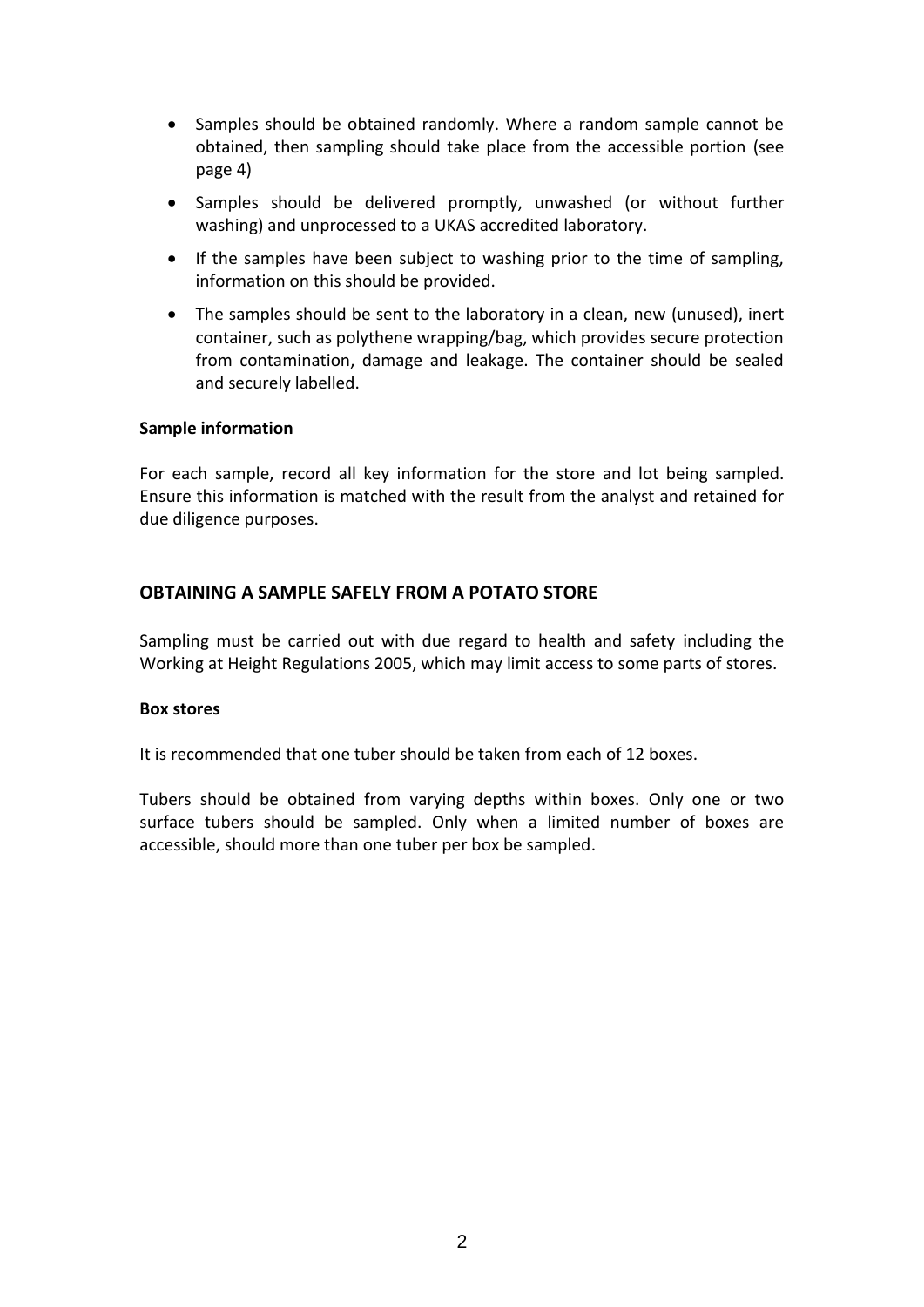- If all box heights are accessible, using a scissor lift for example, identify at least 10 boxes (which is the legal requirement but 12 recommended) randomly on the front, back or both faces. Take at least one tuber from each box.
- If a series of fixed, stepped ladders is in the store (pictured), sample sufficient tubers from all available box heights to make up the 12 tuber sample.
- Where there is not safe access available to boxes more than 2 boxes high, it is considered that it is unlikely that a fully representative sample can be obtained. When a lot is not fully accessible the law permits an inspector to take a sample from the accessible parts of the lot. In this example, an inspector could choose to take from the accessible boxes. Alternatively (time and co-operation of the store operators permitting) boxes could be temporarily moved to ground level, for safe sampling, using a forklift truck.



*Whichever approach is taken, it is important to record how many boxes the sample was taken from, and whether or not it was possible to access all boxes.* 

#### **Bulk** s**tores**

A 12 tuber sample is required. When a lot is not fully accessible the law permits an inspector to take a sample from the accessible parts of the lot, including taking all samples from a single accessible point.

Assuming complete access, it is recommended that one tuber should be sampled from each of 12 random positions (the legal requirement is at least 10) on the top of the pile. As far as is feasible, tubers should be obtained from varying depths. If sub-surface sampling ports are available, e.g. in the duct wall, it is recommended that a tuber should be sampled from just one of these.